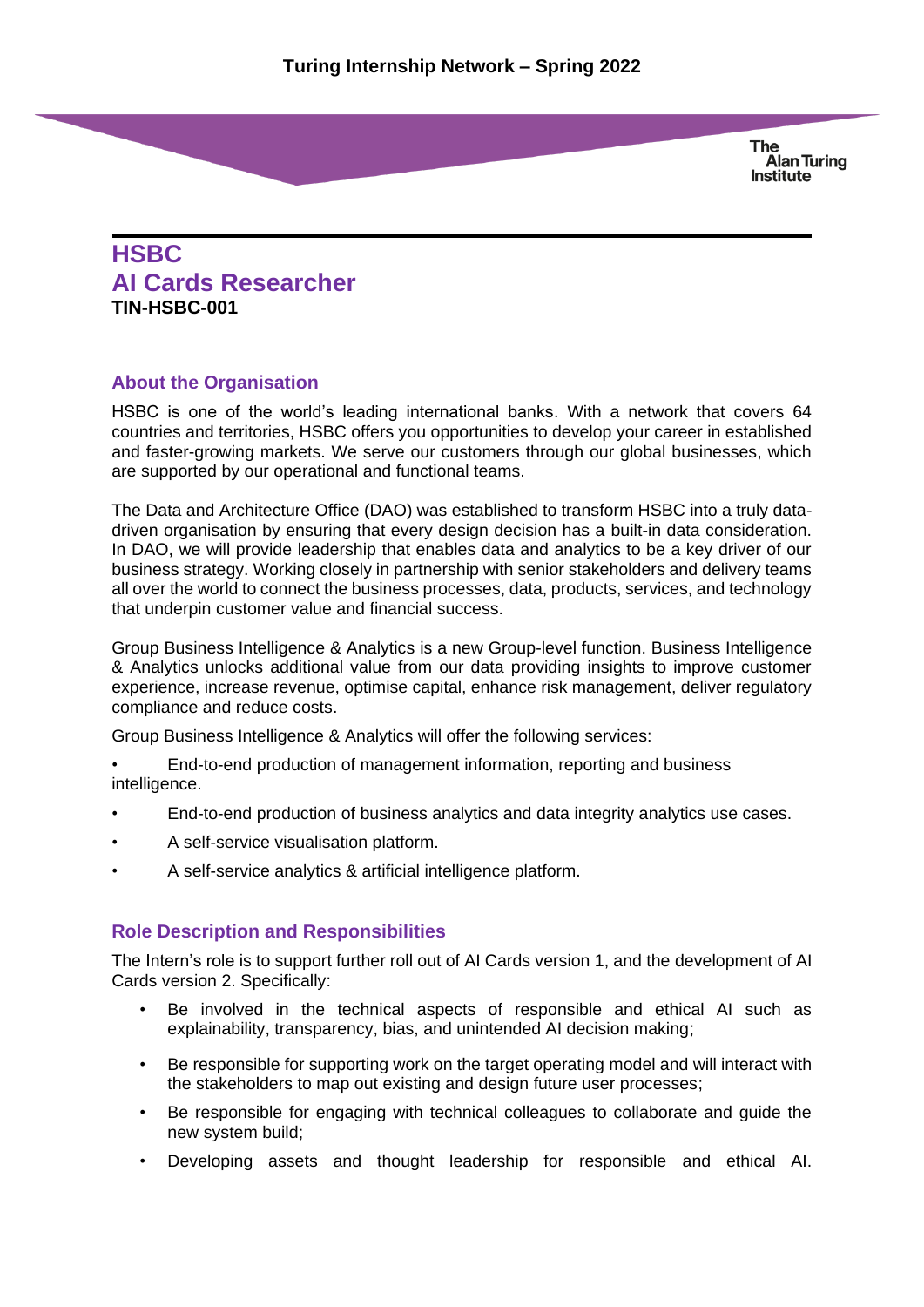In partnership with the Global Businesses and Functions you could be involved in activities such as:

- Solving challenging business problems using advanced machine learning methods such as Deep Learning and quantitative analytics;
- Cleaning, aggregating and interpreting data in preparation for analysis;
- Partnering with developers and engineers to assess and provide assurance of AI deployed to deliver business value;
- Defining approaches to embed and scale ML models;
- Building reusable assets, solutions and developing best practices for current and future business problems;
- Consulting on complex analyses and advanced ML methods

#### **Expected Outcomes**

As HSBC embraces technology as part of its strategic plan to "Digitise at scale", we continue to see an increased usage of data analytics, Artificial Intelligence (AI) and Machine Learning (ML) across the Bank. External to HSBC, there have been significant developments in recent years with government agencies and regulators around the world making clear that new laws will soon shape how companies use AI. Additionally, in order to operationalise the HSBC Principles for Ethical Use of Big Data and AI, and to implement the developing AI Framework, HSBC must know what AI has been deployed and where. Accordingly, there is increasing need for the Bank to support appropriate governance, monitoring, and risk management of our AI products and services.

The above points emphasise the requirement for HSBC to have a more complete register or "inventory" of AI products and services.

#### **Project Outcome: AI Cards Inventory**

An "AI Card" is a structured document which accompanies an AI use case to record associated key facts. Information captured includes the context in which the AI is intended to be used, details of performance, data sources, and potential ethical concerns including metrics that capture bias, fairness and inclusion considerations.

Using AI Cards helps provide increased transparency around AI tools that benefits all, regardless of expertise. Engineers may use AI Cards to understand whether AI could be reused or fine-tuned for their needs and to ensure they are aware of weaknesses and biases. Business colleagues can use AI Cards as a reference to help explain the use of data and AI tools to clients. This is essential information which HSBC does not otherwise currently capture in a consistent and standardised manner.

The implementation of AI Cards, and mandating their use across the Bank, is helping the management of AI and associated risks.

Functional requirements created have allowed for the development of an initial system hosted on the HSBC Google Cloud Platform that is now being rolled out globally across all Businesses and Functions to catalogue the existing AI assets within HSBC.

For the Intern, their outcomes will be:

• Deep practical knowledge of AI implemented and deployed in financial services – taking the theory you will have learned in academia to how it is applied in industry to achieve business value.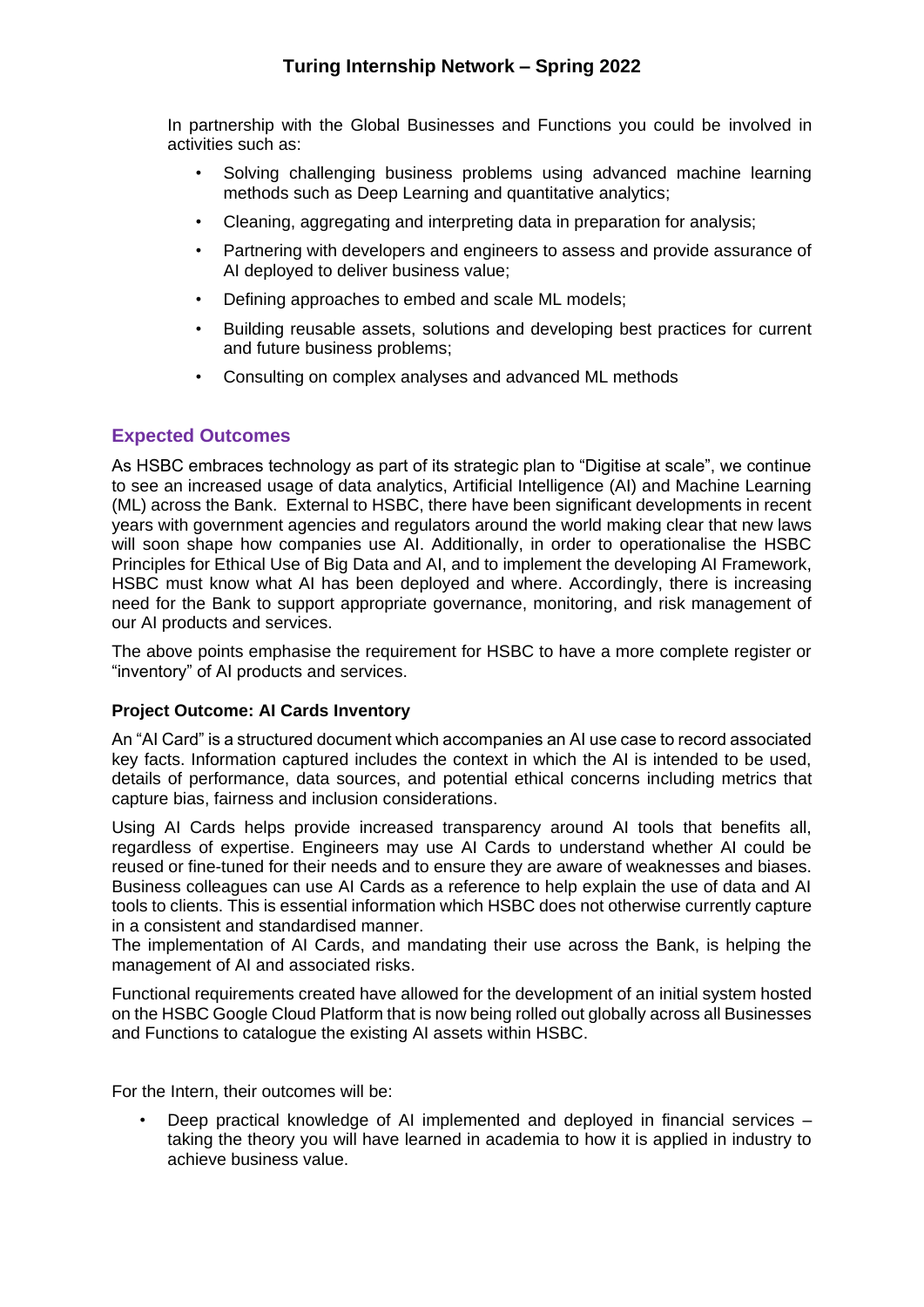- Proficiency in at least one high level programming language Python [e.g. Tensorflow].
- Experience in developing techniques to support algorithm auditing via initial research to practice of assessing, mitigating, and assuring an algorithm's safety, legality, and ethics.This area encompasses current research in areas such as AI Fairness, Explainability, Robustness, Privacy, as well as matured topics of Data ethics, management and stewardship.

# **Supervision and Mentorship**

The Intern will work in an agile scrum team alongside Cloud Engineers, Architects and Data Scientists to deliver support further roll out of AI Cards version 1, and the development of AI Cards version 2.

The Intern will be supervised by an experienced Innovation Research Lead, they will be part of the BI&A team. The team will provide them with a network of people to consult with as well as provide exposure to different technologies and use cases.

## **Ideal Intern**

We are specialists at collecting and analysing large data sets, and we use this knowledge to help teams across the Bank spot and understand both opportunities and challenges. You will use your investigative and problem-solving skills to analyse data and uncover trends that deliver actionable insights for the Business.

This role is suited for people who have a technical and commercial mind-set and are excellent communicators. A successful candidate is a problem solver who enjoys exploring data, is excited by difficult modelling challenges, and possesses strong communication skills to effectively interface with the multi-disciplinary teams.

We are looking for dedicated and curious people who are:

**Data enthusiasts.** This programme will develop your statistical knowledge, passion for data or any programming skills you may already hold. You will gain knowledge of the theoretical grounds of artificial intelligence, machine learning and mathematical frameworks.

**Committed researchers.** Our markets and client needs are constantly changing. You should always be curious; questioning ideas and showing a keen interest in learning about our methods.

**Agile workers.** You will work in a fast-paced environment where everything evolves very quickly. You will maintain momentum by promoting agile working and ensuring we constantly deliver for our clients.

**Analytical thinkers.** You will need a good eye for detail, a creative mind for analysing trends, and the courage to adopt new analytical methods.

**Team players.** We collaborate by listening to new ideas, as well as voicing our own, in order to deliver and develop the best service for our clients.

# **Internship Logistics**

Salary: £30,000 p.a pro rata. Internship length: 6 months, full time. Location: Remote with occasional travel to London to work alongside colleagues or for training.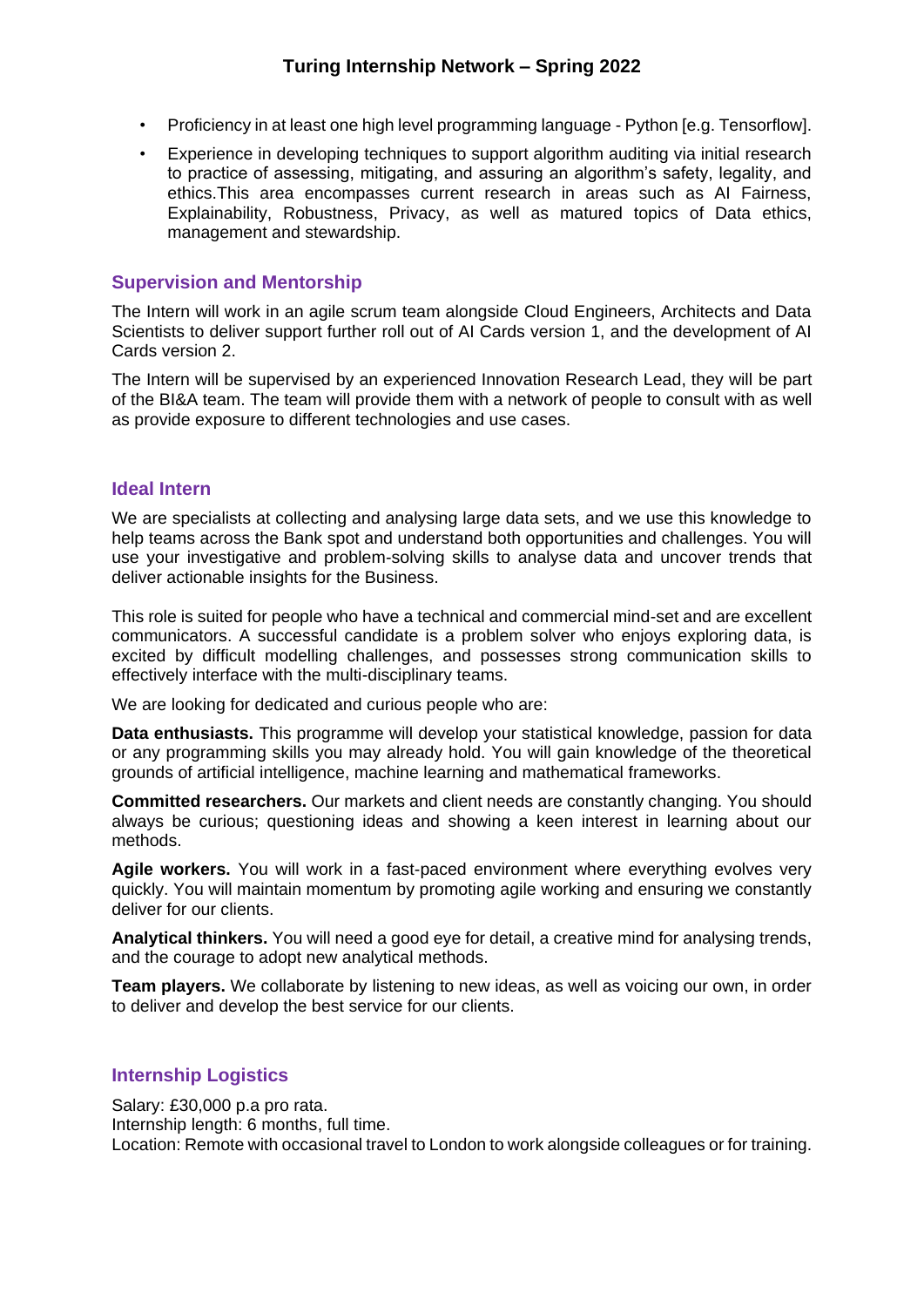# **HSBC AI Researcher TIN-HSBC-002**

# **About the Organisation**

HSBC is one of the world's leading international banks. With a network that covers 64 countries and territories, HSBC offers you opportunities to develop your career in established and faster-growing markets. We serve our customers through our global businesses, which are supported by our operational and functional teams.

The Data and Architecture Office (DAO) was established to transform HSBC into a truly datadriven organisation by ensuring that every design decision has a built-in data consideration. In DAO, we will provide leadership that enables data and analytics to be a key driver of our business strategy. Working closely in partnership with senior stakeholders and delivery teams all over the world to connect the business processes, data, products, services, and technology that underpin customer value and financial success.

Group Business Intelligence & Analytics is a new Group-level function. Business Intelligence & Analytics unlocks additional value from our data providing insights to improve customer experience, increase revenue, optimise capital, enhance risk management, deliver regulatory compliance and reduce costs.

Group Business Intelligence & Analytics will offer the following services:

- End-to-end production of management information, reporting and business intelligence.
- End-to-end production of business analytics and data integrity analytics use cases.
- A self-service visualisation platform.
- A self-service analytics & artificial intelligence platform.

# **Role Description and Responsibilities**

The Intern's role is to support the Global AI Enhancement Programme. Specifically:

- Be involved in the technical aspects of responsible and ethical AI such as explainability, transparency, bias, and unintended AI decision making;
- Be responsible for supporting work on the target operating model and will interact with the stakeholders to map out existing and design future user processes;
- The candidate will be responsible for engaging with technical colleagues to collaborate and guide the new system build;
- Developing assets and thought leadership for responsible and ethical AI.

In partnership with the Global Businesses and Functions you could be involved in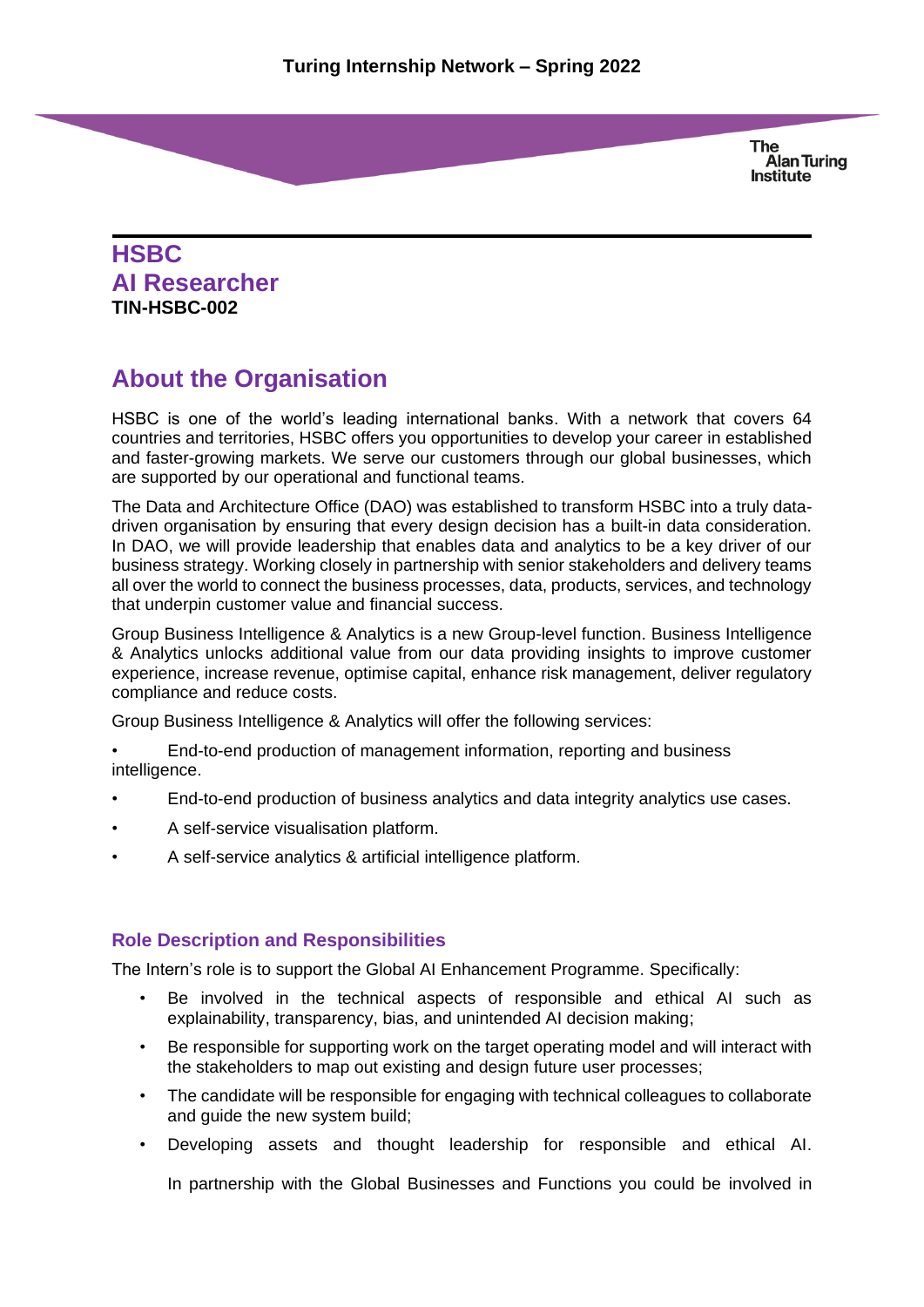activities such as:

- Consulting on complex analyses and advanced ML methods
- Partnering with developers and engineers to assess and provide assurance of AI deployed to deliver business value
- Defining approaches to embed and scale ML models

## **Expected Outcomes**

As HSBC embraces technology as part of its strategic plan to "Digitise at scale", we continue to see an increased usage of data analytics, Artificial Intelligence (AI) and Machine Learning (ML) across the Bank. Much of this AI is developed internally for business benefit, and also features increasingly heavily in third party (external vendor) services and tools that HSBC uses.

Given the Bank's increasing use of AI, there is a need to understand the scale and nature of AI across HSBC, and to proactively manage AI risks. As financial institutions adopt AI at scale there is increasing concern and regulatory focus on the effectiveness of AI governance to avoid adverse reputational, financial, legal and ethical outcomes, and to enable safe adoption. At HSBC, AI risk is a composite risk that is broader than just Model risk. AI risk also impacts compliance, technology, legal, operational, data and other risks.

HSBC has already made some significant steps in AI risk management with areas showcasing thought leadership and best practice elements. However, this AI management has grown in a grassroots fashion without coordination across the Bank and has resulted in a fragmented governance landscape.

This new project is a new formal **Global AI Enhancement Programme** set up to deliver a horizontal risk management approach that brings together stakeholders and framework elements from our different areas.

Specifically, this project will enhance AI management including and not limited to the following:

1. Operating Model & Implementation: enhancement of elements developed in silos that have to date led to an inconsistent approach across HSBC

2. Roles and responsibilities: formalise risk ownership from current state of not fully established and executed as "side of desk" work

3. Definition of AI: create and agree definitions that can be applied consistently across the Bank whilst ensuring compliance with evolving regulations

4. AI-related risk appetite: develop guidance on the level of risk HSBC is willing to take through the adoption of AI

5. Policies and procedures including third party risk and vendor management to remove inconsistencies in identification and treatment of third party AI

6. Development & testing including data: guidance around data quality, privacy and nontraditional data

7. Ongoing assessments & validation: develop practical guidance on ongoing monitoring of risks associated with the use of AI

For the Intern, their outcomes will be:

• Deep practical knowledge of AI implemented and deployed in financial services – taking the theory you will have learned in academia to how it is applied in industry to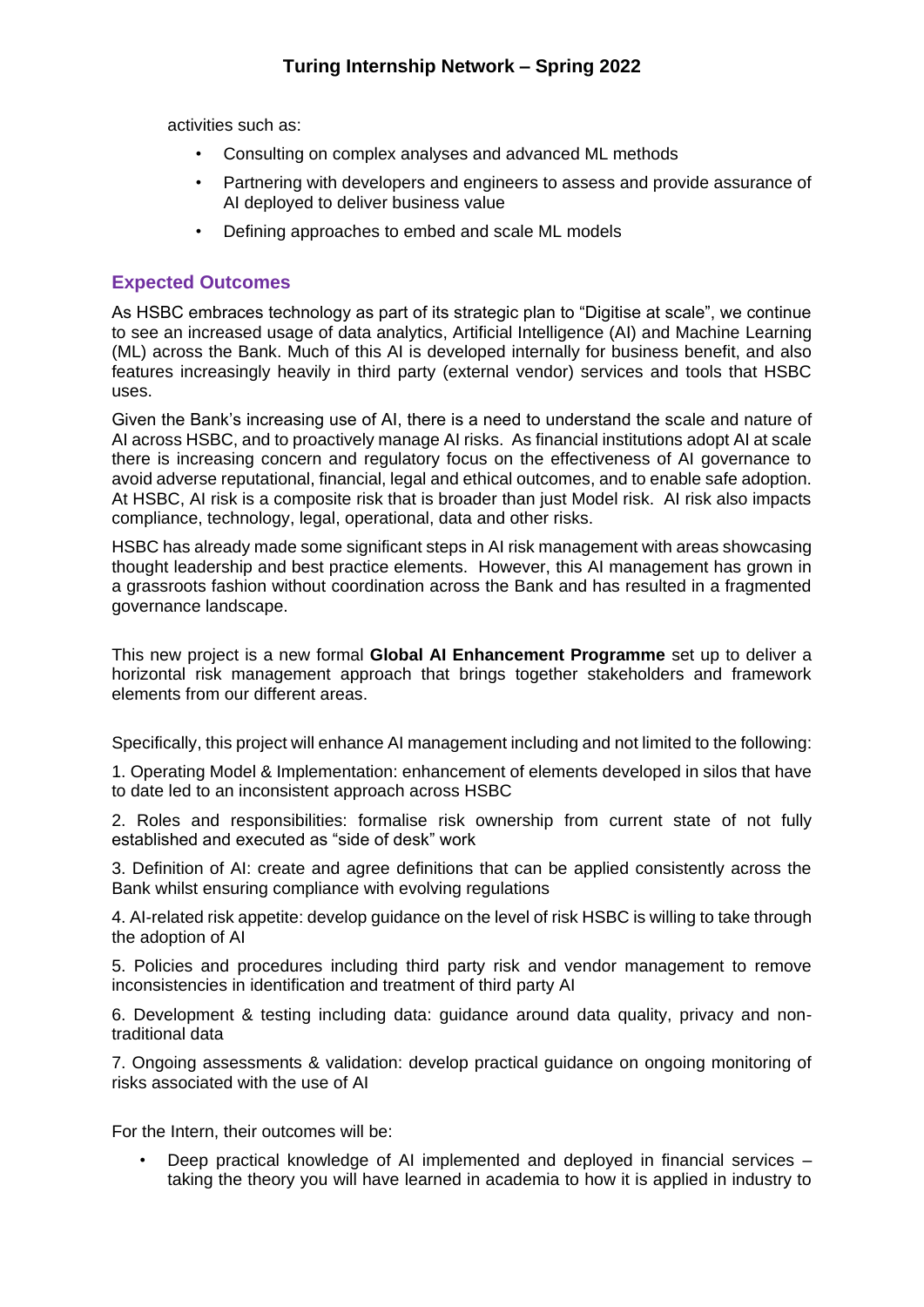achieve business value.

- Proficiency in at least one high level programming language Python [e.g. Tensorflow].
- Experience in developing techniques to support algorithm auditing via initial research to practice of assessing, mitigating, and assuring an algorithm's safety, legality, and ethics. This area encompasses current research in areas such as AI Fairness, Explainability, Robustness, Privacy, as well as matured topics of Data ethics, management and stewardship.
- Deep knowledge on AI risk management at a complex global organisation.

## **Supervision and Mentorship**

The Intern will work in an agile scrum team alongside Cloud Engineers, Architects and Data Scientists to deliver the global enhancement AI management programme.

The Intern will be supervised by an experienced Innovation Research Lead, they will be part of the BI&A team. The team will provide them with a network of people to consult with as well as provide exposure to different technologies and use cases.

#### **Ideal Intern**

We are specialists at collecting and analysing large data sets, and we use this knowledge to help teams across the Bank spot and understand both opportunities and challenges. You will use your investigative and problem-solving skills to analyse data and uncover trends that deliver actionable insights for the Business. This role is suited for people who have a technical and commercial mind-set and are excellent communicators. A successful candidate is a problem solver who enjoys exploring data, is excited by difficult modelling challenges, and possesses strong communication skills to effectively interface with the multi-disciplinary teams.

We are looking for dedicated and curious people who are:

**Data enthusiasts.** This programme will develop your statistical knowledge, passion for data or any programming skills you may already hold. You will gain knowledge of the theoretical grounds of artificial intelligence, machine learning and mathematical frameworks.

**Committed researchers.** Our markets and client needs are constantly changing. You should always be curious; questioning ideas and showing a keen interest in learning about our methods.

**Agile workers.** You will work in a fast-paced environment where everything evolves very quickly. You will maintain momentum by promoting agile working and ensuring we constantly deliver for our clients.

**Analytical thinkers.** You will need a good eye for detail, a creative mind for analysing trends, and the courage to adopt new analytical methods.

**Team players.** We collaborate by listening to new ideas, as well as voicing our own, in order to deliver and develop the best service for our clients.

# **Internship Logistics**

Salary: £30,000 p.a pro rata. Internship length: 6 months, full time. Location: Remote with occasional travel to London to work alongside colleagues or for training.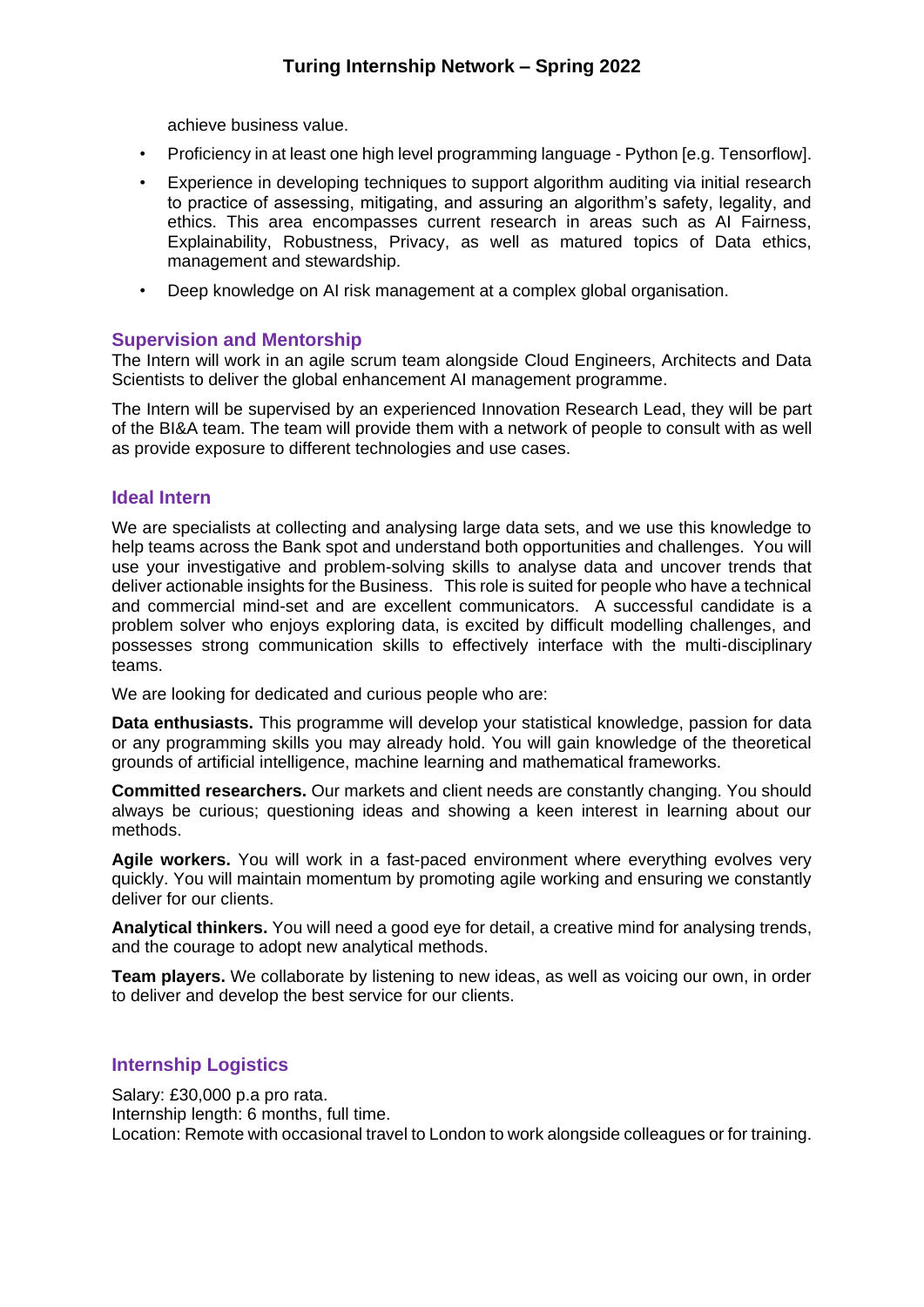# **HSBC Synthetic Data Engineer TIN-HSBC-003**

# **About the Organisation**

HSBC is one of the world's leading international banks. With a network that covers 64 countries and territories, HSBC offers you opportunities to develop your career in established and faster-growing markets. We serve our customers through our global businesses, which are supported by our operational and functional teams.

The Data and Architecture Office (DAO) was established to transform HSBC into a truly datadriven organisation by ensuring that every design decision has a built-in data consideration. As DAO we will provide leadership that enables data and analytics to be a key driver of our business strategy. Working closely in partnership with senior stakeholders and delivery teams all over the world to connect the business processes, data, products, services, and technology that underpin customer value and financial success.

Group Business Intelligence & Analytics is a new Group-level function. Business Intelligence & Analytics unlocks additional value from our data providing insights to improve customer experience, increase revenue, optimise capital, enhance risk management, deliver regulatory compliance and reduce costs.

Group Business Intelligence & Analytics will offer the following services:

• End-to-end production of management information, reporting and business intelligence.

- End-to-end production of business analytics and data integrity analytics use cases.
- A self-service visualisation platform.
- A self-service analytics & artificial intelligence platform.

#### **Role Description and Responsibilities**

The Synthetic Data Engineer Intern is responsible for developing GCP PaaS (Platform as a Service) for synthetic data generation, solving cutting edge problems and working with the rest of the team to productionise the solution. This would be done using the already existing blocks and API, however generalisation and scaling to enterprise level will require creativity. We are looking for people who are interested in cloud engineering (namely GCP), and have curiosity for innovation and AI/ML.

The Synthetic Data Engineer Intern will partner with architecture and cloud teams to develop practical solutions and custom modules for Synthetic Data as a Service and will need to ensure that all cloud solutions follow security and compliance controls.

The Synthetic Data Engineer Intern will work in a fast-paced environment where everything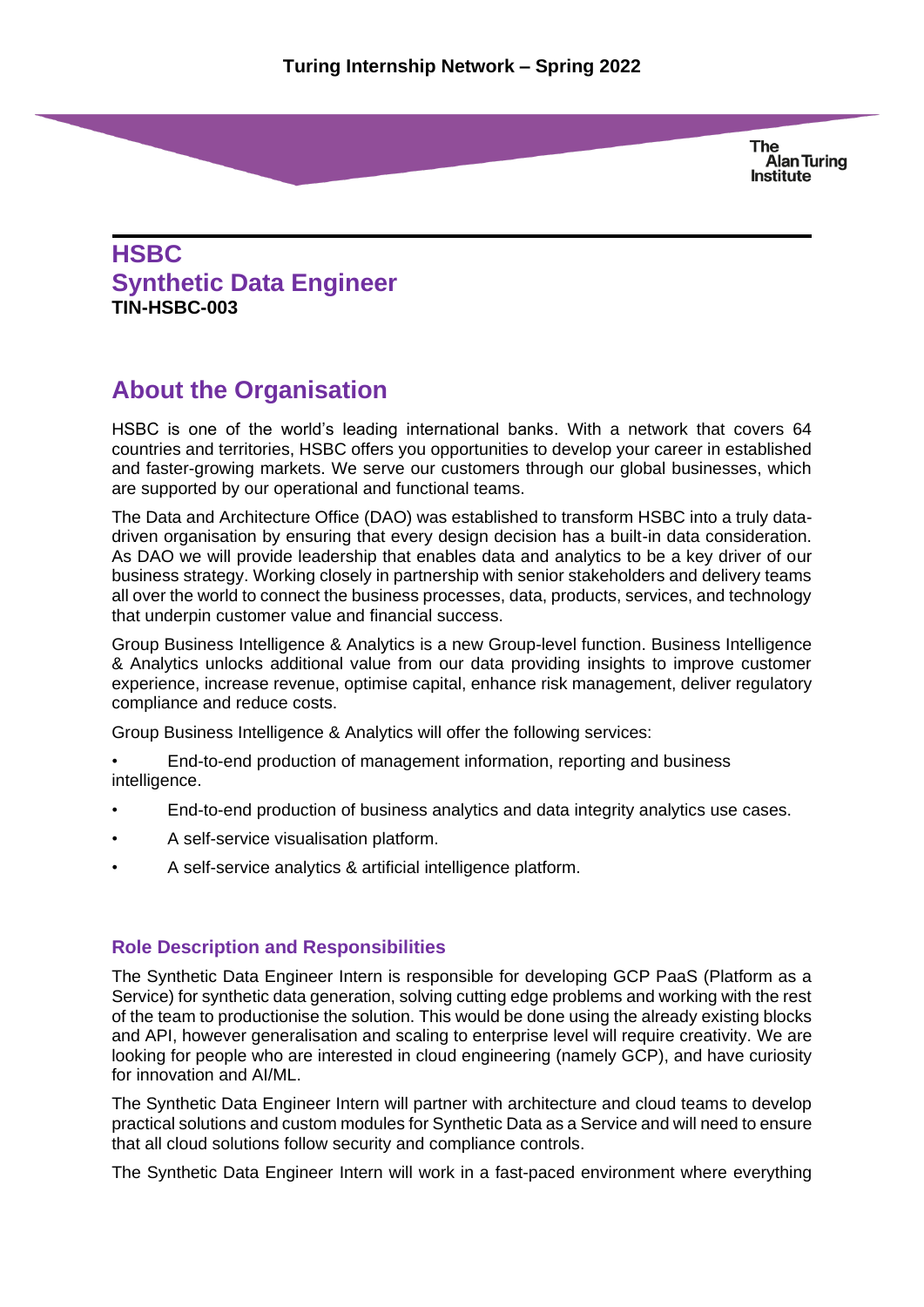# **Turing Internship Network – Spring 2022**

evolves very quickly and will maintain momentum by promoting agile working and ensuring we constantly deliver for our clients. We collaborate by listening to new ideas, as well as voicing our own, in order to deliver and develop the best service for our clients.

# **Expected Outcomes**

Synthetic data refers to artificial information created to serve as substitute data for developers and businesses.

[Gartner](https://blogs.gartner.com/andrew_white/2021/07/24/by-2024-60-of-the-data-used-for-the-development-of-ai-and-analytics-projects-will-be-synthetically-generated/) predicts that by 2024, 60% of the data used for the creation of AI and analytics projects will be synthetically generated.

To response to the growing needs, HSBC initiated **Synthetic Data as a Service** project. Its goal is to create capability for synthetic datasets generation, that preserve both the utility and privacy of our data. The generated synthetic data would be used for rapid prototyping and experimentation internally and support external collaboration with start-ups, academics and technology partners.

The approach to achieve this to combine internal and external capability, develop in-house synthetic engine and expertise, and combined with leading academia and vendors.

Currently, we have several synthetic data generation tools for structured and unstructured data, conceptual architecture with data flows and approvals, and API for Synthetic Data as a Service user (to upload real data, get information on the capabilities, and report on privacy and utility evaluation). We also collaborate with the Alan Turing Institute on several synthetic tools creation.

The outcome being to pilot Synthetic Data as a Service PaaS in HSBC this year.

#### **Supervision and Mentorship**

The synthetic data engineer intern will work in an agile scrum team alongside Cloud Engineers, Architects and Data Scientists to deliver GCP PaaS (Platform as a Service) for synthetic data generation.

The Intern will be supervised by an experienced Innovation Research Lead, they will be part of the Data Science Chapter. The Chapter will provide them with a network of people to consult with as well as provide exposure to different technologies and use cases.

Key skills to be gained from the role:

- Real-world, hands-on experience using Google Cloud technologies (cloud infrastructure, API, web services) essential for future career as Cloud Engineer
- Experience in platform development in a large financial enterprise
- Experience in synthetic data generation using advanced Machine Learning methods (GANs, autoencoders)

#### **Ideal Intern**

The ideal Intern will have a passion for data to improve customer experiences and change businesses.

- They will have a foundational level knowledge of cloud platforms and data management and security;
- basic/intermediate coding ability in a number of computer languages (e.g. Python);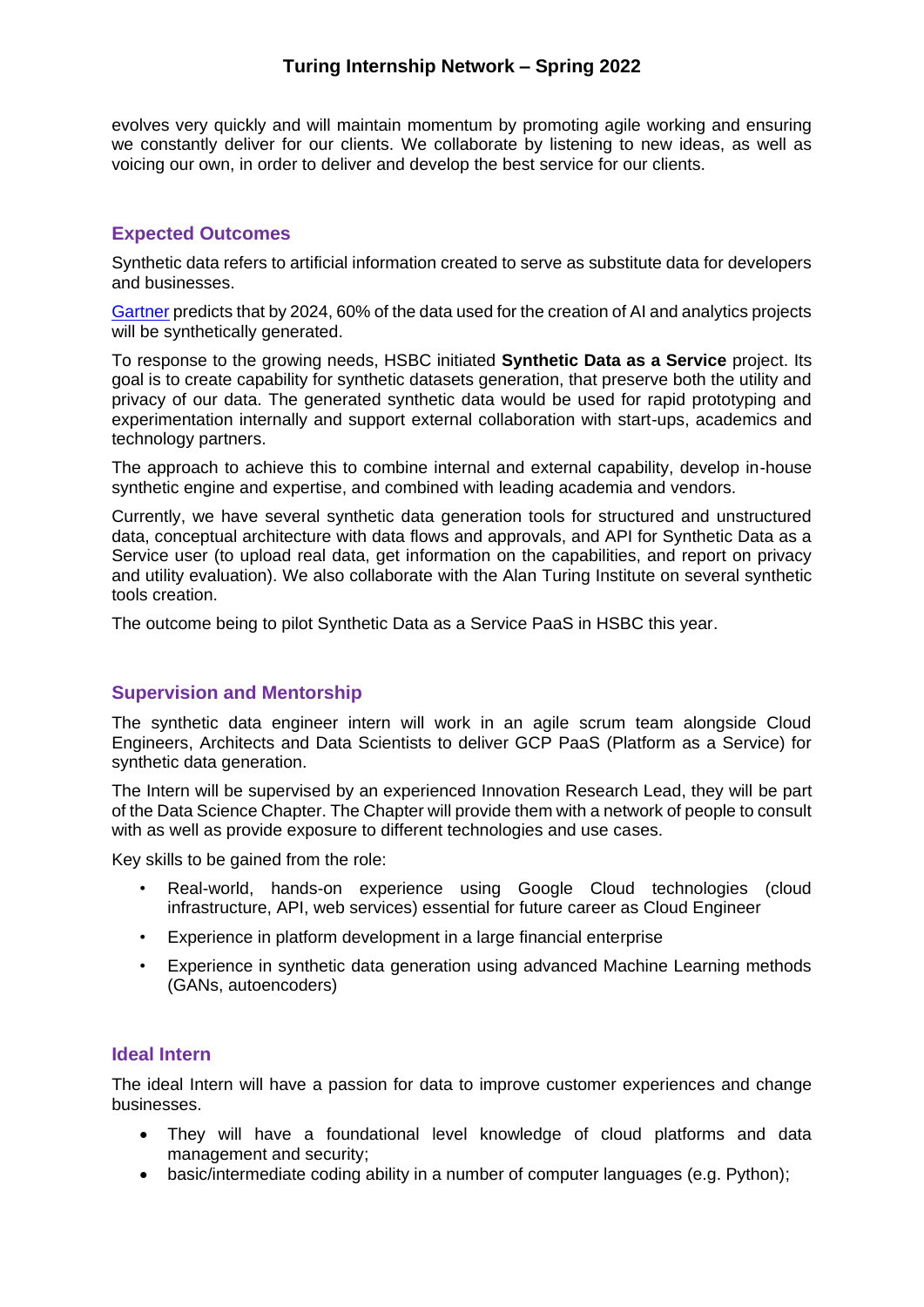• strong problem-solving, written and oral communication skills.

# **Internship Logistics**

Salary: £30,000 p.a pro rata. Internship length: 6 months, full time. Location: Remote with occasional travel to London to work alongside colleagues or for training.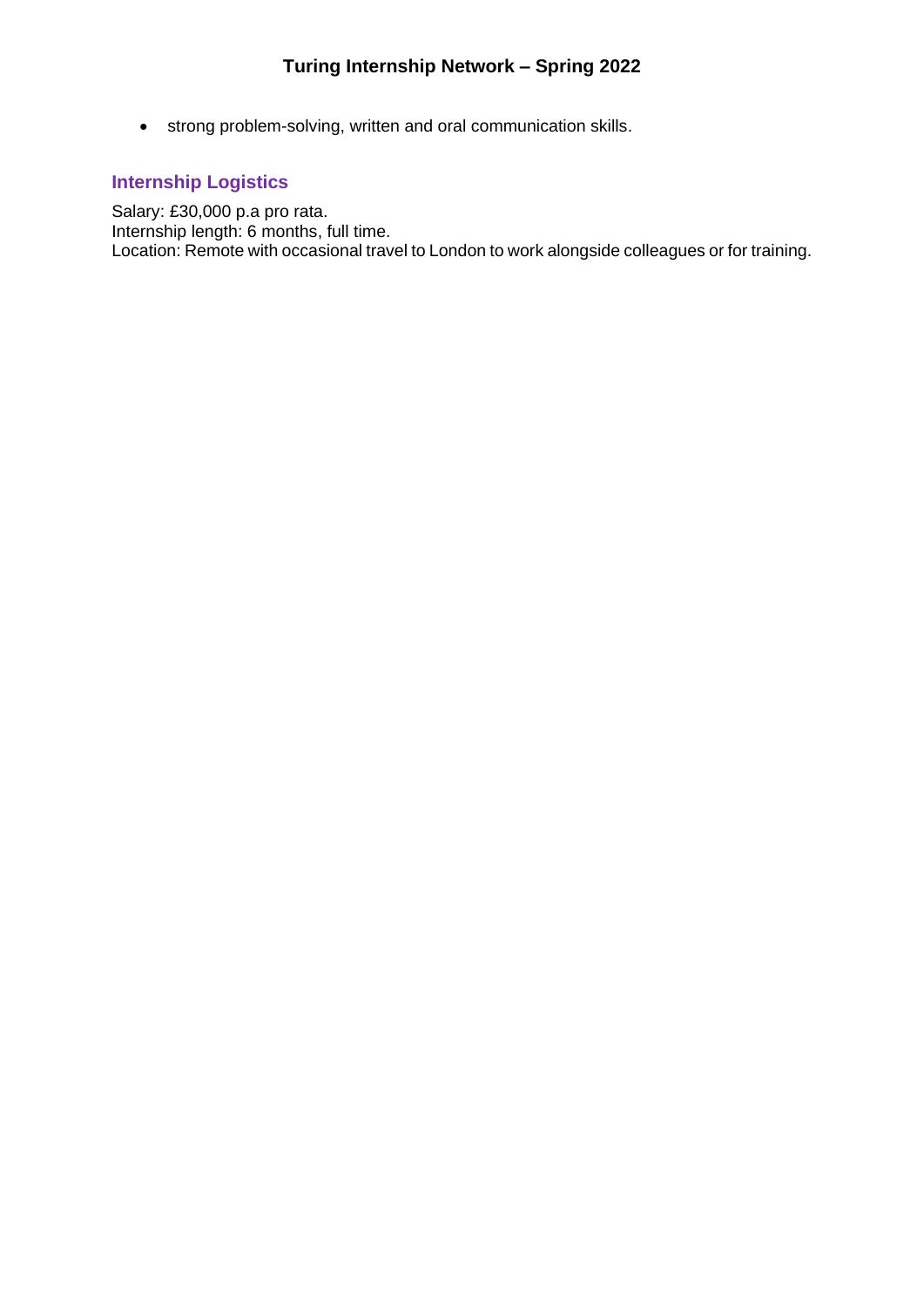**HSBC NLP Engineer TIN-HSBC-004**

## **About the Organisation**

HSBC is one of the world's leading international banks. With a network that covers 64 countries and territories, HSBC offers you opportunities to develop your career in established and faster-growing markets. We serve our customers through our global businesses, which are supported by our operational and functional teams.

The **Data and Architecture Office (DAO)** was established to transform HSBC into a truly data-driven organisation by ensuring that every design decision has a built-in data consideration. As DAO we will provide leadership that enables data and analytics to be a key driver of our business strategy. Working closely in partnership with senior stakeholders and delivery teams all over the world to connect the business processes, data, products, services, and technology that underpin customer value and financial success.

**Data Insights and Incubation** is a new Group-level function. Our vision is to equip our customers with knowledge and understanding through appropriate use of data. We aim to drive decisions and actions from the very top of the organisation downwards by providing leaders with information and tools to do the right thing.

Focused on NLP, this role will provide an opportunity to work in a collaborative agile environment, benefit from a network of world-class experts, and leverage industry-leading cloud and data technologies.

# **Role Description and Responsibilities**

The Intern will be responsible for building models to extract insights from unstructured text data and identify themes in large data sets using NLP to interpret the text component. You will support the wider team in designing and productionising a process to simplify the generation of insights from multiple data sets. This may be done using existing NLP tools such as Google USE, however application and scaling to enterprise level will require creativity.

We are looking for candidates who are interested in cloud engineering (namely GCP), and have curiosity for innovation and AI/ML. The Intern will need to ensure that all cloud solutions follow security and compliance controls.

#### **Expected Outcomes**

On a daily basis HSBC generates a colossal amount of text information. Often this information requires human interpretation to drive a decision or an action, but at the scale that the data is generated, automation becomes increasingly important in optimising decision making. Many of the data sets that are used by the team to generate insights include a text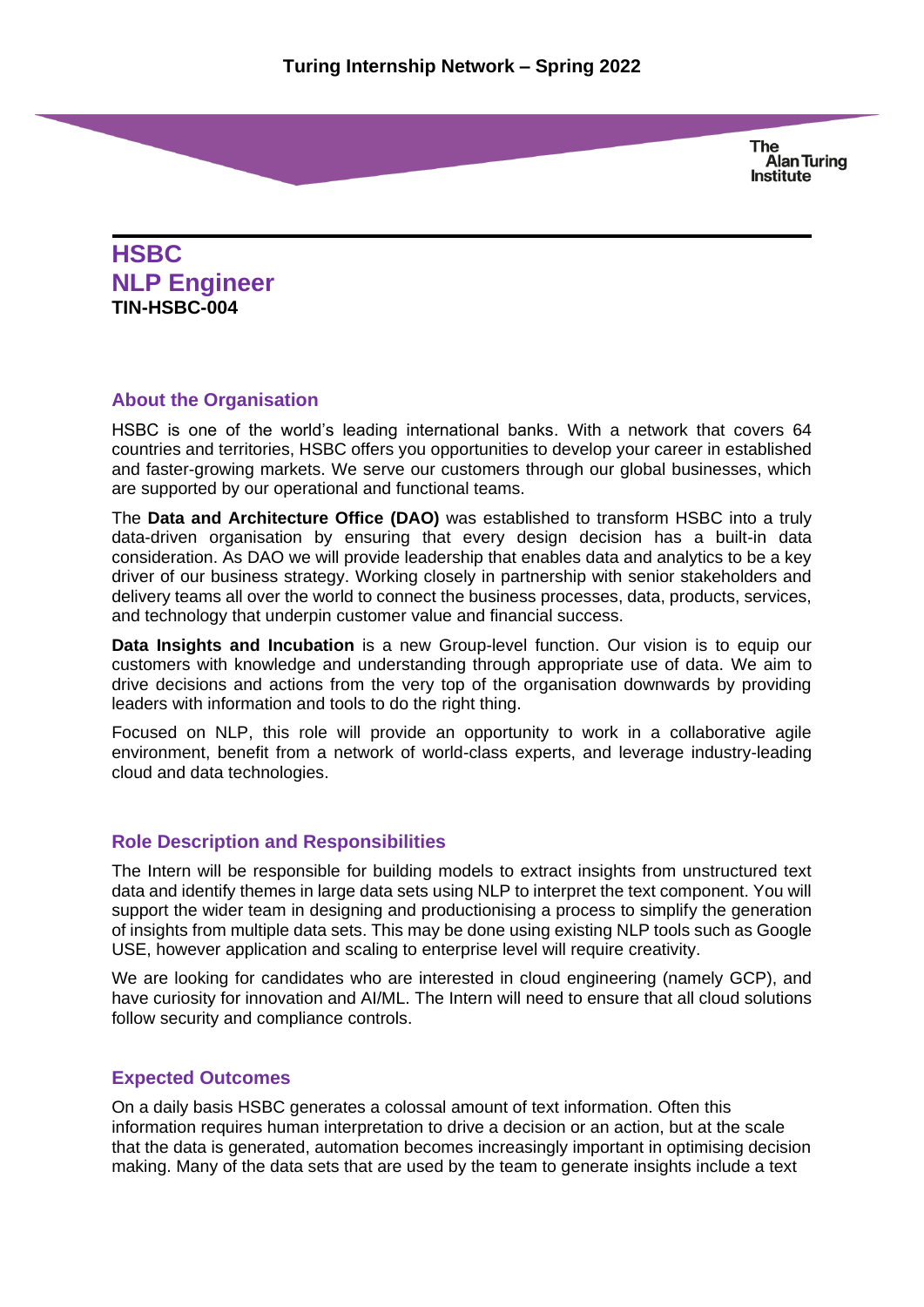component, for example the description of services provided by a vendor as part of an enterprise contract.

The aim of the project is to create a capability to highlight patterns in these data sets based on the interpretation of text and provide recommendations to executives where a tangible benefit may be realised. An example use case would be highlighting where multiple suppliers are contracted to provide similar services and where the organisation may benefit from consolidation.

The project will be delivered via a combination internal and external capabilities, with the objective of building out in-house knowledge, supported by leading academia and vendors.

## **Supervision and Mentorship**

The Intern will work in an agile team alongside Data Engineers, Analysts, ML Engineers and other Data Scientists to deliver the end-to-end use case.

The Intern will be supervised by an experienced Data Scientist specialised in NLP. The Insights team will provide a support network of domain experts to consult with as well as provide exposure to different technologies and use cases.

#### **Ideal Intern**

The ideal candidate will have a passion for data science and using data and ML to deliver tangible value for customers.

- They will have a strong statistical background with practical experience in coding languages, e.g., Python (preferred), R, Scala.
- Knowledge of machine learning modelling techniques and how to fine-tune those models
- Experience using specialized machine learning libraries, e.g. Tensorflow, PyTorch, Fast.ai
- Familiarity with NLP techniques (NER, semantic search, sentence encoding)
- Ability to demonstrate how they have understood and applied new techniques in the field of machine learning as they emerge
- Strong verbal/written communication and data presentation skills.

This role will be working on GCP and building models with unstructured data, so prior experience with cloud technologies and in building models with these data sets is advantageous.

### **Internship Logistics**

Salary: £30,000 p.a. pro rata.

Internship length: 6 months, full time.

Location: Remote with occasional travel to either London, Birmingham or Sheffield to work alongside colleagues or for training.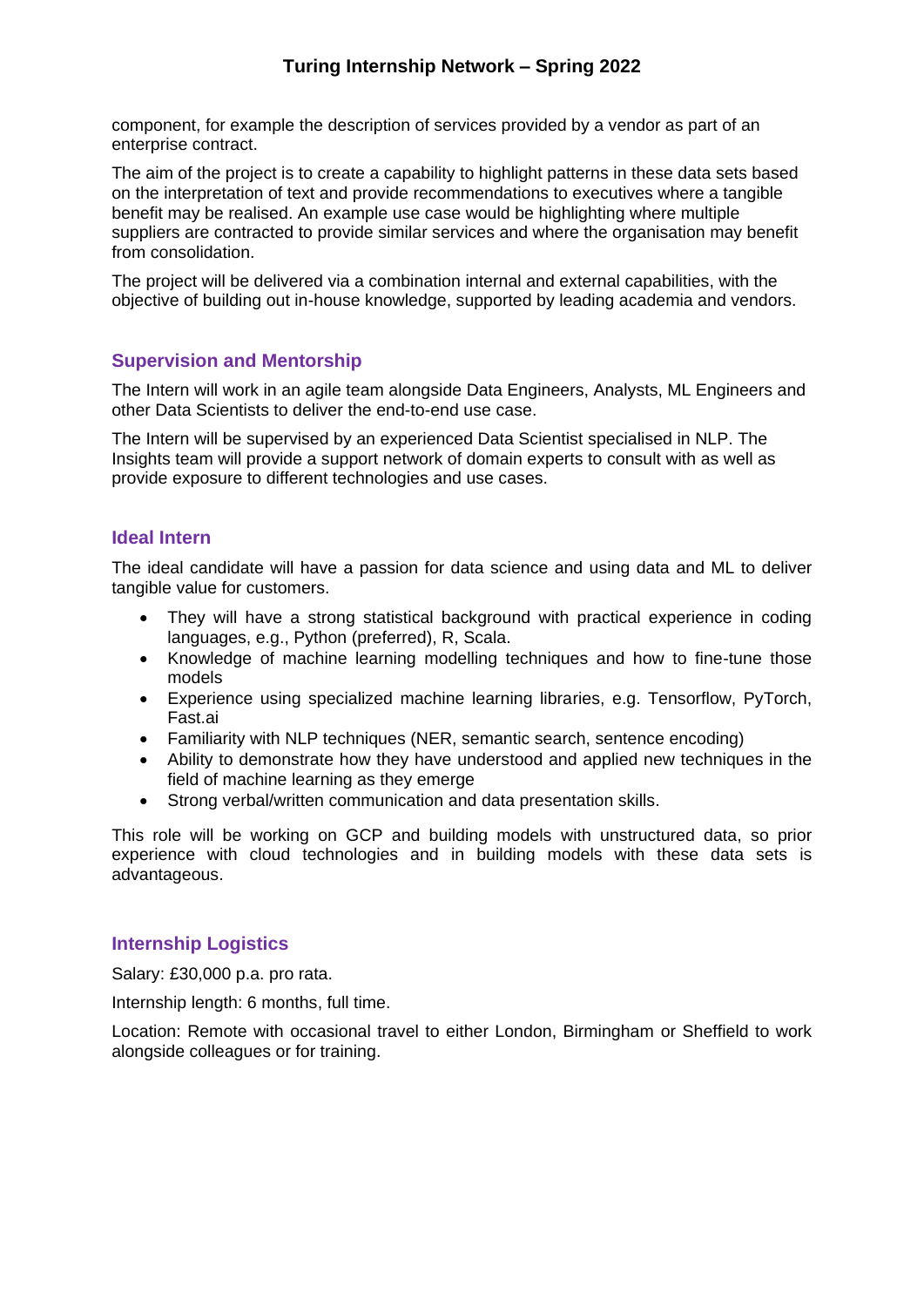# **HSBC Sustainability Data Researcher TIN-HSBC-005**

# **About the Organisation**

HSBC is one of the world's leading international banks. With a network that covers 64 countries and territories, HSBC offers you opportunities to develop your career in established and faster-growing markets. We serve our customers through our global businesses, which are supported by our operational and functional teams.

Wholesale Banking: Our Wholesale Big Data Lake is the largest aggregation of data ever within HSBC. We have over 300 sources which equate to more than 20PTB of data, with a use case portfolio of over 110 projects that span all the business lines within Wholesale. We are utilising the latest machine learning tools and technologies to solve these hypotheses and deliver value and truly unique insights.

Wholesale Data Analytics, Data Science and Engineering: The team in the Wholesale Chief Data and Analytics Office is working to deliver an ecosystem of curated, enriched and protected sets of data – created from global, raw, structured and unstructured sources. The Intern selected will be working for wholesale analytics, specifically in the Research and Development pillar under the Wholesale Chief Data Analytics Office (WCDAO). The placement will be within the sustainability pod under the R&D pillar and working specifically for the Wholesale Environmental, Social and Governance as a service pod (WESGaaS). The sustainability pod is a cross functional team of product owners, data scientists, analysts and engineers as well as business analysts, business owners from various functions of the bank. The pod works in collaboration with various business owners as well as Group in HSBC.

Our Data Analytics Ecosystem solves complex problems using cutting-edge technologies; helping to rapidly implement insights from data that can help drive more informed decision making. We deploy smart machines to process complex and large sets of data, impossible in the legacy manual mining methods. Data underpins everything we do; from risk & regulatory management, through monetisation, to predicting client behaviour.

# **Role Description and Responsibilities**

The Intern will have the option of working on one of two projects within the Sustainability Pod.

**Project 1:** Extend the scoring model for entities within the HSBC universe as well as unbanked entities to determine sustainability scores. This is going to be a composite model that involves quantitative data such as internal HSBC data, external ESG vendor data, geospatial analysis, remote sensing with satellite imaging as well as qualitative data. The qualitative data will need research to transform into usable features. The sustainability score will be derived based on a weighted version of the models. It will also help provide more data driven estimates of sector, geography based ESG scores to help with the big data gap problem in ESG. The overall sustainability scores will be used extensively in various applications across the bank such as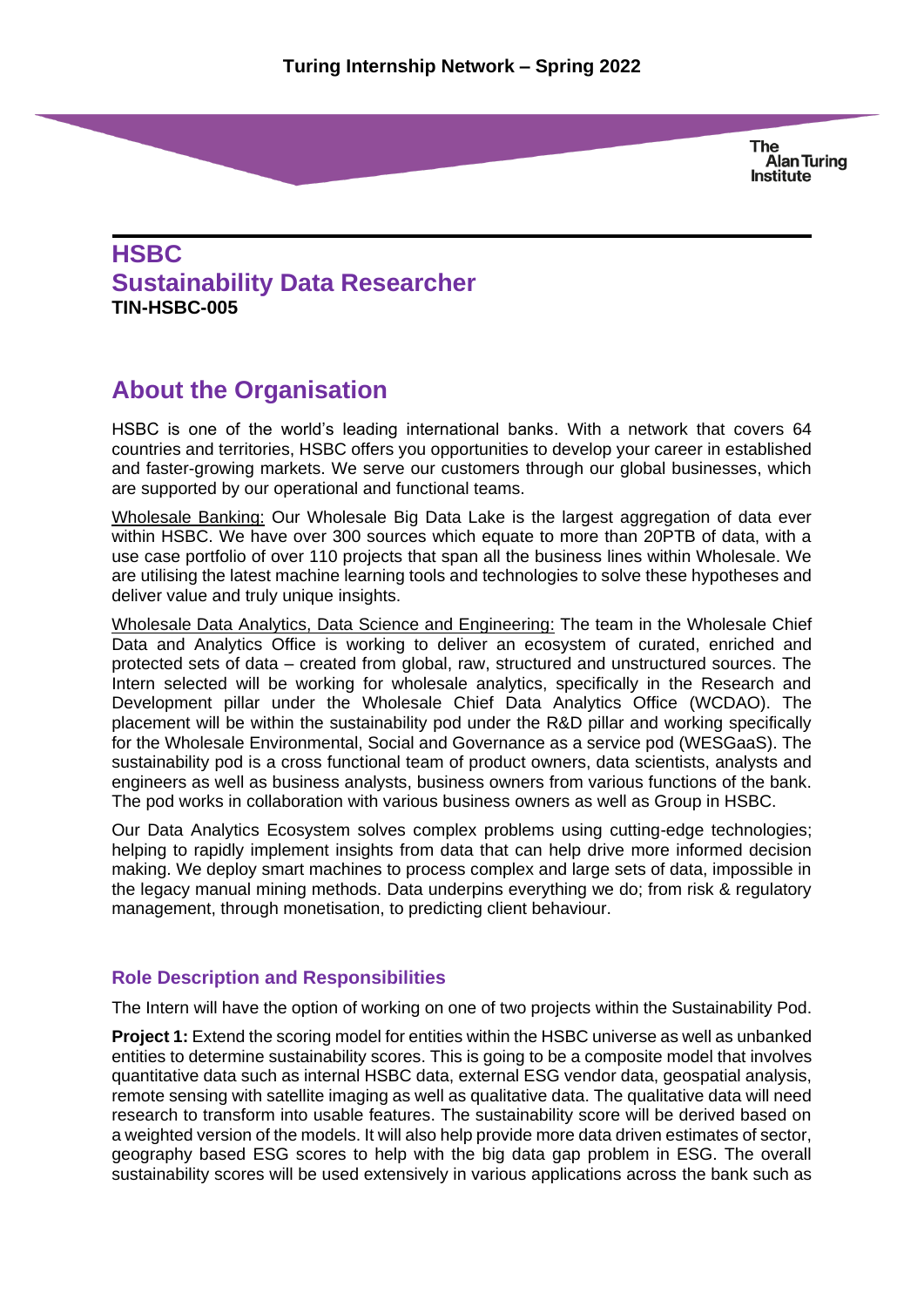climate risk, sustainable supply chains, etc.

OR

**Project 2**: This project will work on the natural language modelling suite for sentiment analysis on vendor and frontline engagement/comments, real time news, social media content analysis along with analysing sustainability reports to help build a multi classification model for the impact to UN sustainability goals. The project will aim to build the library with various NLP models including transformers such as BERT for sustainability which will contribute towards HSBC's IP in natural language processing.

## **Expected Outcomes**

The sustainability performance of a company is increasingly as important to its key stakeholders as its financial metrics.

To achieve this, part of the problem that requires solving is the ability to successfully measure, monitor, and control emissions across the value chain. In Wholesale Data and Analytics, we are harnessing the power of Data and AI to contribute to our HSBC Environmental, Social, Governance (ESG) commitments and targets around this.

One such initiative, partnering with the Data and Architecture Office, is the Wholesale Environmental, Social, Governance as a Service (WESGaaS).

WESGaaS has Relationship Managers and customers at the heart. Various external ESG market data points were collected to combine with insights/research, industry precedence and transaction history to sit alongside existing client insights to create a HSBC ESG dashboard that provides an overall view of our Global Banking (GB) and Commercial Banking (CMB) clients sustainability scores and metrics. Through machine learning we've been working on estimating the emissions and other data points to solve the problem of coverage. Some of the methods we've commenced exploring include using cutting edge techniques like geospatial analysis and sentiment analysis via AI research in the fields of deep learning and natural language processing (NLP). Simply put, accurately gather data covering the full scope of emissions, to create a baseline from which they can determine a customer's ESG performance. Through this smart use of our data, we can target opportunities to support their transition to a low carbon model and identify commercial opportunities for our clients. ESGas-a-Service will initially focus on Global Banking clients, before cascading the industry and geography level insights into clients where appropriate.

#### **Intern Outcomes**

For both projects, Interns will complete their placement with:

- Sustainable finance knowledge
- Experience with machine learning models
- Working in an experienced Research & Development team
- Experience of theoretical and academia application across various businesses
- Valuable knowledge in ESG data and latest estimation models for GHG emissions

#### **Supervision and Mentorship**

The Intern will work in an agile team alongside Data Engineers, Analysts, ML Engineers and other Data Scientists to deliver either Project 1 or 2.

The Intern will be supervised by an experienced Research Lead in Sustainability and Data. The Sustainability Pod will provide a support network of domain experts to consult with as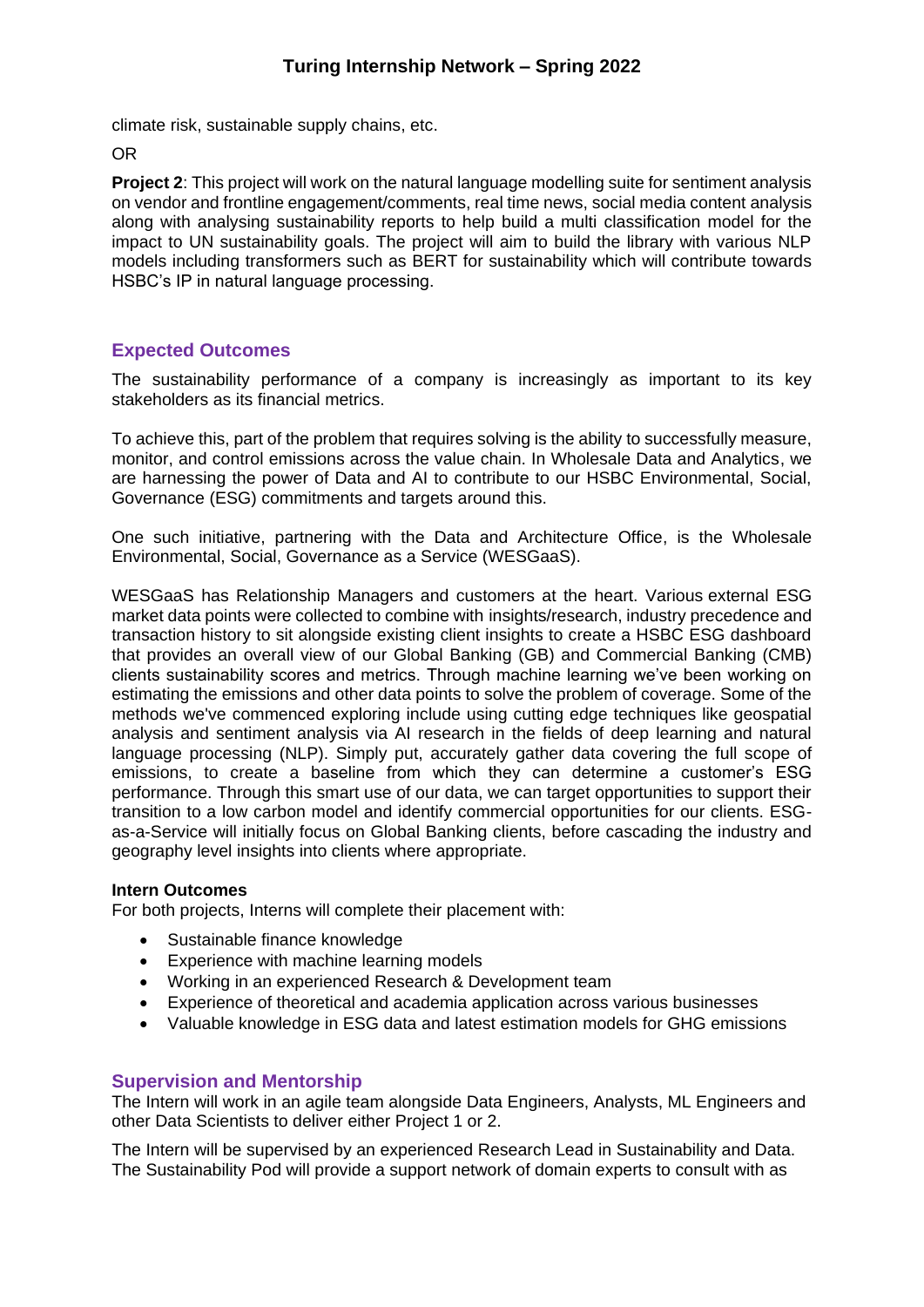# **Turing Internship Network – Spring 2022**

well as provide exposure to different technologies and use cases.

### **Ideal Intern**

The ideal Intern will have a lot of motivation and energy to learn new things and keep up with the ever-evolving space of sustainability. Specific skills and interests to include:

- Strong statistical background with practical experience in coding languages, e.g., Python and sql skills
- Machine Learning fundamentals (deep learning knowledge within ML is a plus for NLP based use cases)
- Team player
- Strong data visualisation / presentation skills
- Strong verbal and written communication skills
- An interest in climate change/sustainability

# **Internship Logistics**

Salary: £30,000 p.a. pro rata.

Internship length: 6 months, full time.

Location: Remote with occasional travel to either London, Birmingham or Sheffield to work alongside colleagues or for training.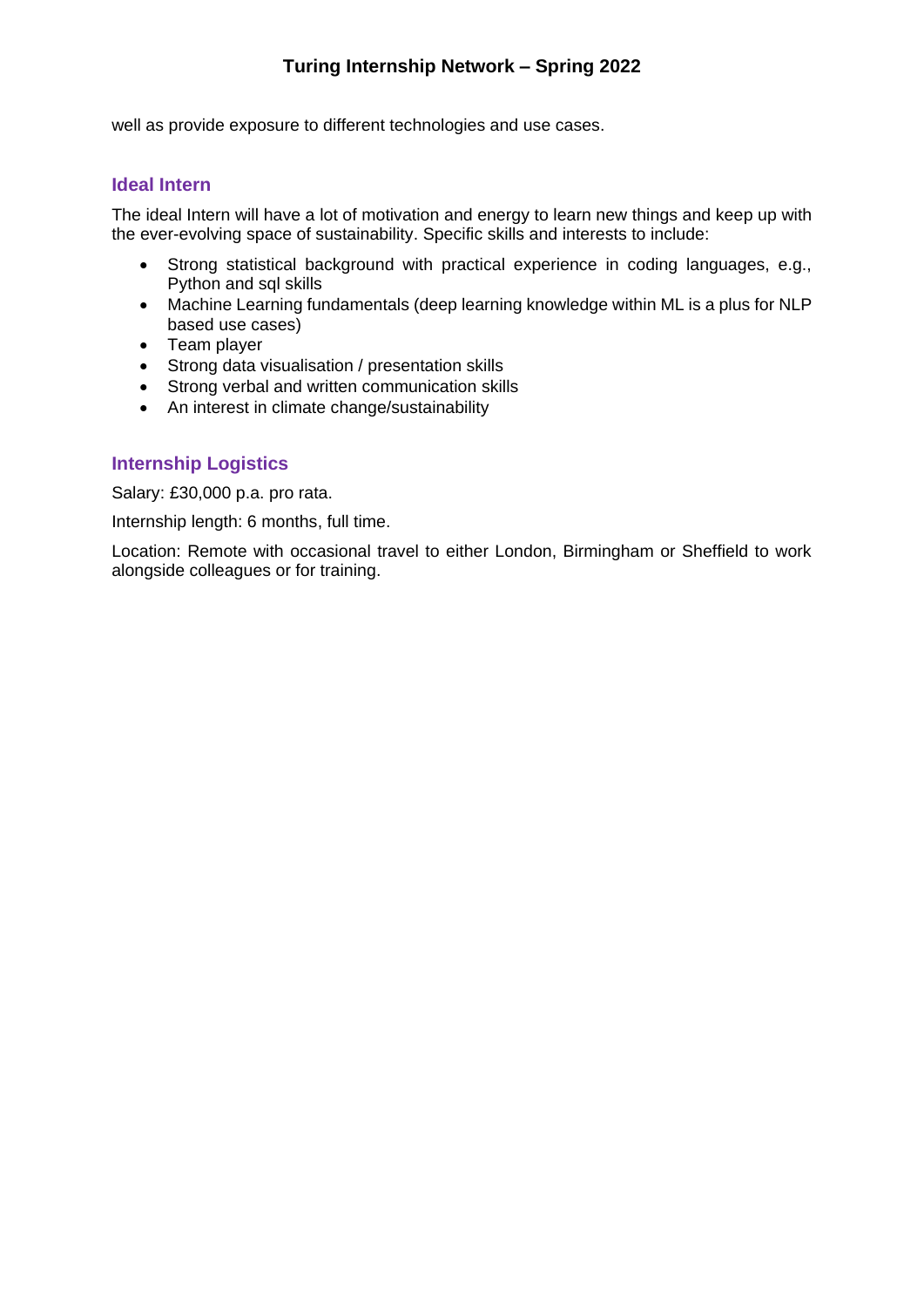**HSBC Data Scientist TIN-HSBC-006**

# **About the Organisation**

HSBC is one of the world's leading international banks. With a network that covers 64 countries and territories, HSBC offers you opportunities to develop your career in established and faster-growing markets. We serve our customers through our global businesses, which are supported by our operational and functional teams.

HSBC UK is transforming from a data-rich to data-driven organisation; the Data and Analytics department are central to this transformation. The department delivers data analytics, machine learning (ML) and management information which are used to measure, automate and improve the performance of the business. The department is at the centre of customer intelligence and marketing; using ML to communicate the right message, to the right customer, at the right time.

The team is leading the adoption of cloud and open-source technologies using ML in innovative ways to automate processes, delivering efficiencies in banking operations and improving customer engagement.

# **Role Description and Responsibilities**

The Data Scientist Intern is responsible for exploring and finding meaning in large and complex data sets. Across our brands we have 14 million customers generating petabytes of structured and unstructured data. The Data Scientist Intern will work in our data and analytics environment in Google Cloud Platform (GCP). They will use open source (Python and Spark) and Google native Artificial Intelligence (AI) engines to explore these data sets, develop and deploy machine learning models that change how we interact with our customers and how we run our banking operations.

The Data Scientist Intern will be conversant in and will use techniques such as natural language processing, neural network techniques to analyse documents and speech data, use reinforcement learning and other deep learning techniques.

The Data Scientist Intern will work in an agile scrum team alongside Data Engineers, Analysts, ML Engineers and other Data Scientists to deliver end-to-end use cases.

#### **Expected Outcomes**

The Data Scientist Internship will be focused on developing ML models to automate a manual sales quality checking process. This process currently involves agents manually reviewing documentation, listening to calls and analysing structured data sources, to assess whether a product sale was the right outcome for the customer.